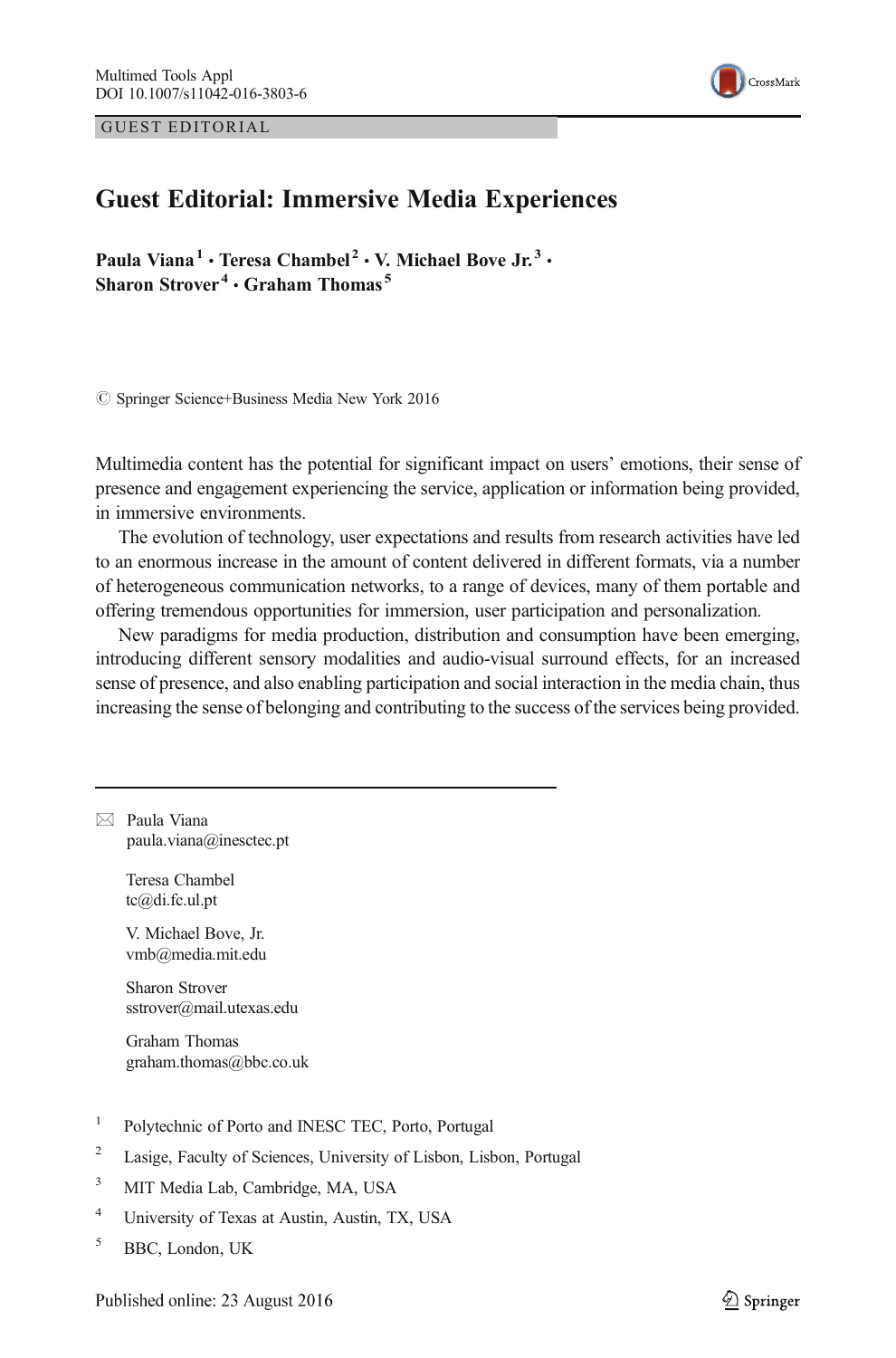Capturing, producing, sharing and accessing information from users' own perspectives and experiences, over the Internet, in social media, through on-demand services, or even in large spaces like a theatre or a football stadium, introduce many technical challenges. These include the integration of different media formats (high‐definition, 3D, panoramic and multi‐view content, etc.), the ways of constructing different narratives, human-media interaction mechanisms, or the possibility of delivering and accessing content through different networks or distribution mechanisms.

Many of these topics have been discussed within the Workshop Series on Immersive Media Experiences (ImmersiveMe) that took place at ACM Multimedia from 2013 to 2015. This special issue is a result of initial discussions during these sessions and of contributions of authors with different backgrounds that reflect complementary perspectives on the area.

The articles belong to roughly four categories: The first set of papers deals with the challenge of sensorially-enriching media, exploiting the senses of taste and smell; the second set considers aspects on immersive virtual reality experience, namely in gaming; the third set presents user studies that enable better understanding of QoE (quality of experience) in immersive and multimodal environments; finally, the last one deals with aspects relating to distribution and transmission of immersive 3D multi-view video over the Internet, accounting for QoE.

We summarise the contributions as follows:

The first paper entitled "Virtual Ingredients for Food and Beverages to Create Immersive Taste Experiences: The sensation of taste as an electronic media,"  $(10.1007 \times 11042 - 015 - 3162 - 8)$ , by Nimesha Ranasinghe, Kuan-Yi Lee, Gajan Suthokumar and Ellen Yi-Luen Do, introduces a proposal for technology that creates an additional layer of taste sensation that enables modifying the existing taste sensations (salty, sour, and bitter) of food and beverages virtually. It presents two prototypes, Spoon+ and Bottle+, that were tested through a user experiment and discusses the impact of using this technology for making a platform for creating virtual food and beverage ingredients.

Authored by Michael J. Howell, Nicolas S. Herrera, Alec G. Moore and Ryan P. McMahan, the second paper addresses "A Reproducible Olfactory Display for Exploring Olfaction in Immersive Media Experiences" [\(10.1007/s11042-015-2971-0](http://dx.doi.org/10.1007/s11042-015-2971-0)). It presents three studies that use this equipment in order to analyse the effect of olfaction on users' sense of presence. One of the conclusions shows that olfaction could significantly affect the effectiveness of a television commercial. Additionally, the paper discusses the effects of smell in training sessions. Initial results indicate that olfaction can both positively and negatively affect experience, depending upon the specific odorant used.

The third paper, by Jongkyu Shin, Gwangseok An, Joon-Sang Park, Seung Jun Baek and Kyogu Lee, and entitled "Application of Precise Indoor Position Tracking to Immersive Virtual Reality with Translational Movement Support^ ([10.1007/s11042-016-3520-1](http://dx.doi.org/10.1007/s11042-016-3520-1)), proposes an application for immersive virtual reality experiences which integrates threedimensional (3D) head-mounted displays (HMDs) with a precise indoor position tracking algorithm based on ultrasound. Results show that the system obtains accurate estimates of the positions of users and delivers a highly immersive experience.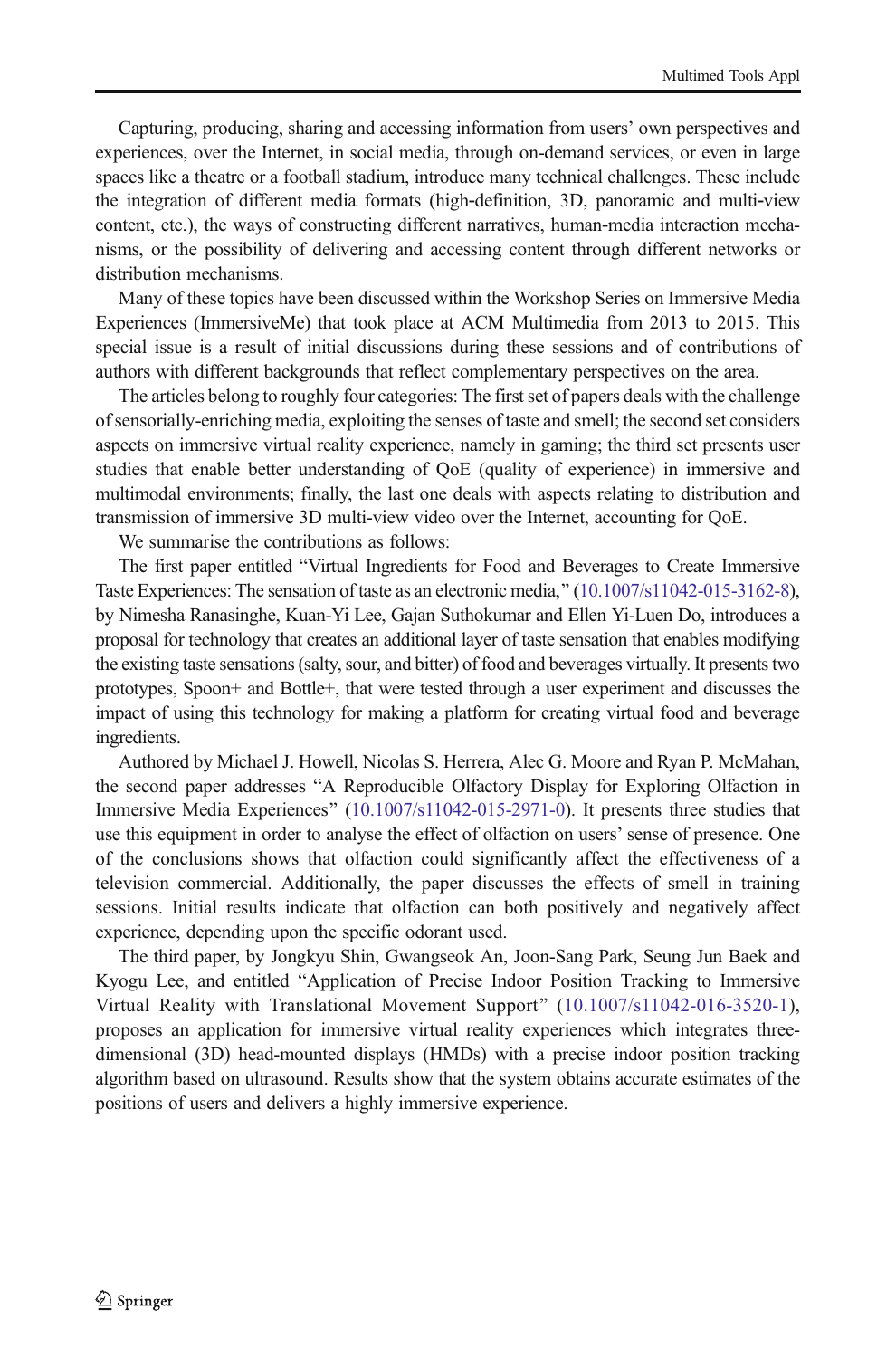In "Augmented Immersion: Video Cutout and Gesture-guided Embedding for Gaming Applications" ([10.1007/s11042-016-3435-x](http://dx.doi.org/10.1007/s11042-016-3435-x)), Tam V. Nguyen and Jose Sepulveda present a lightweight framework (Gesture and Appearance Cutout Embedding - GACE) that supports real-time integration of human appearance and gesture-guided control within games. It aims to augment the immersive level by allowing game players to see their personal appearance interacting with other computer game characters.

Iris Galloso, Juan F. Palacios, Claudio Feijóo and Asunción Santamaría bring us their work BOn the influence of individual characteristics and personality traits on the user experience with multi-sensorial media: an experimental insight" [\(10.1007/s11042-016-3360-z](http://dx.doi.org/10.1007/s11042-016-3360-z)). This paper explores the impact of individual preferences and habits, knowledge of technologies, personal characteristics and personality traits on the user experience with multi-sensorial media in the context of enriched sports media experiences. The outcomes indicate that individual preferences and previous habits are determinant factors underlying the potential of sensorially enriched media assets to deliver an enhanced user experience.

The next paper, "Modeling Immersive Media Experiences by Sensing Impact on Subjects" ([10.1007/s11042-015-2980-z](http://dx.doi.org/10.1007/s11042-015-2980-z)), by Eleni Kroupi, Philippe Hanhart, Jong-Seok Lee, Martin Rerabek and Touradj Ebrahimi, investigates various QoE-related aspects (depth perception, sensation of reality, content preference and perceived quality) when experiencing 2D and 3D content. EEG and peripheral features are used to automate the analysis. Independent and joint experiences show that decision fusion between peripheral and EEG improve performance in some cases.

BAdaptive Delivery of Immersive 3D Multi-View Video over the Internet^ [\(10.1007](http://dx.doi.org/10.1007/s11042-016-3475-2) [/s11042-016-3475-2](http://dx.doi.org/10.1007/s11042-016-3475-2)) by Cagri Ozcinar, Erhan Ekmekcioglu, Janco Calic and Ahmet Kondoz discusses an approach for delivering 3D Multi-View Video (MVV) over the Internet using content-aware mechanisms and adaptation methods to improve the QoE. Additional metadata is used for view reconstruction and the tests have revealed an increase in the perceptual quality of the delivered video.

This special issue covers a wide range of topics and technologies that provide the grounds for real immersive media experiences. We hope it will offer a valuable source of reference for researchers, engineers and developers working in the area, and that the readers will find these papers informative and interesting. We believe that, with the fast development of devices and technologies, the growth of the internet of things and the continuous request for new applications and experiences, immersive media systems will play a decisive role in the near future and have an impact in the economy and society.

This fine collection of papers was achieved by fruitful collaborations. The guest editors would like to thank the authors, who have prepared and revised their papers providing worthy contribution to the special issue, and the reviewers who have given their time and valuable advice to the authors. We extend our gratitude to the MTAP Editor-in-Chief Dr. Borko Furht, for having accepted our proposal, sharing and supporting our vision for this special issue, and Springer editorial staff for their technical and administrative assistance.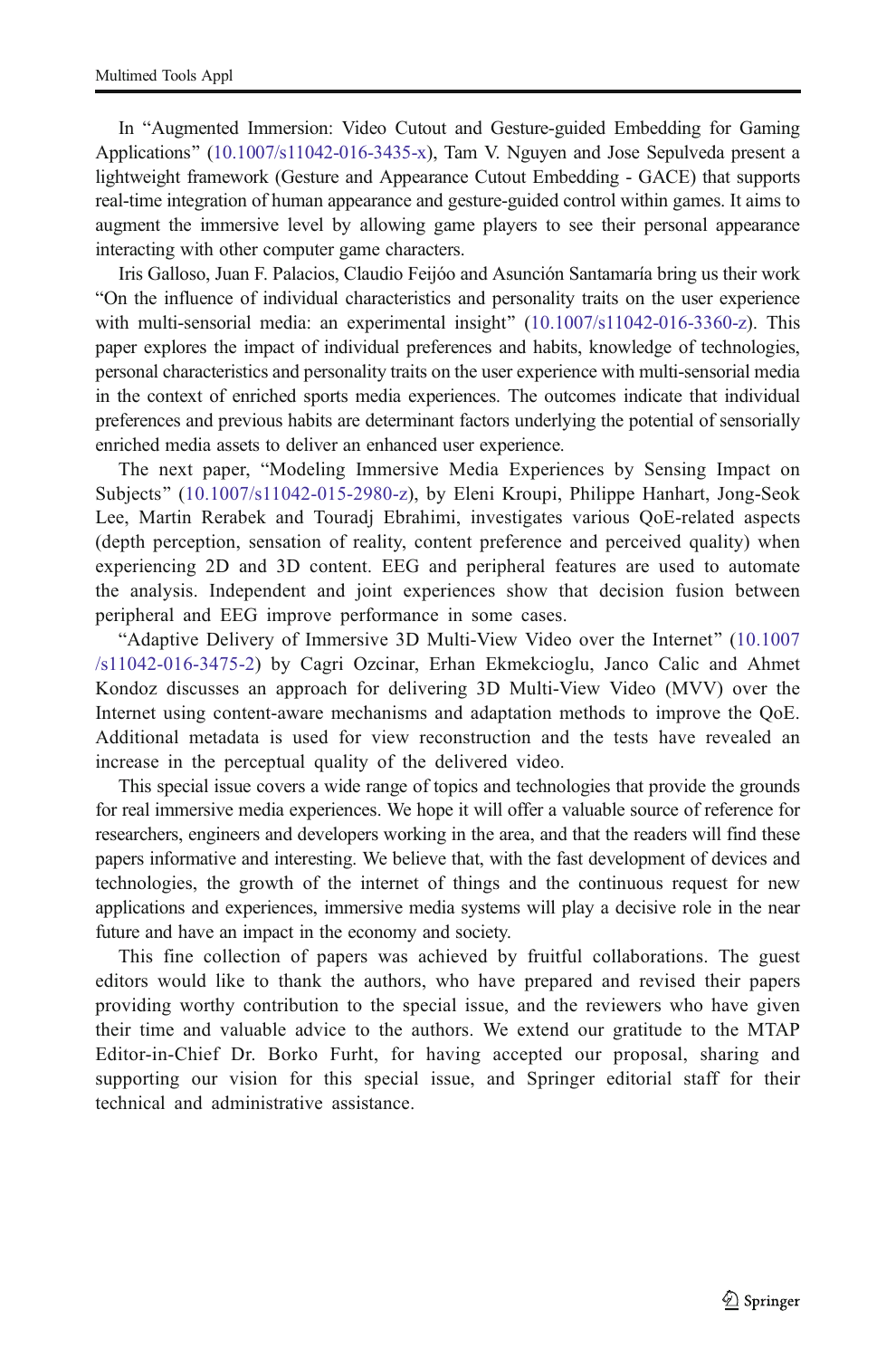

Paula Viana is a Coordinator Professor at the Polytechnic of Porto and a Researcher at INESC TEC, where she leads the Multimedia Communications Technology Area. She obtained her PhD from University of Porto in the area of multimedia content management. She has been responsible for the participation of the INESC TEC in several national and European projects, involving universities and media industries. Author of several publications, she is also an active reviewer for journals and conferences and engaged in the organization of workshops and program committees in the area of Multimedia. Recently she co-chaired the Immersive Media Experiences workshop series (2013-2015) at ACM MM. She has been invited as an expert for the evaluation of European research proposals and projects. Her main research activities and interests are in the field of networked audiovisual systems, content management and personalization, immersive and interactive media. Website: [www.inescporto.pt/~pviana](http://www.inescporto.pt/%7Epviana).



Teresa Chambel is a professor at Faculty of Sciences, University of Lisbon, in Portugal, and a senior researcher of the Human-Computer Interaction and Multimedia group at the LaSIGE Lab. Her research interests include Multimedia and Hypermedia, with a special emphasis on Video and Hypervideo, HCI, Creativity, Immersion, Visualization, Accessibility, Cognition and Emotions, iTV, e-Learning and Digital Art. In these areas, she has been working in research projects, supervising students, authored around 130 conference or journal papers and book chapters, and also participated in the organization and program committees of several workshops, conferences and journals, mainly in HCI and Multimedia. She was Area Chair at ACM Multimedia for Multimedia Art, Entertainment and Culture in 2014, and for HCI and QoE in 2016; co-chaired the Immersive Media Experiences workshop in 2013-2015, is co-chairing the AltMM 2016 workshop, and is a member of the Steering Committee of ACM TVX since 2016. With her students, received the best paper award at EuroiTV'2011 (ACM TVX since 2014). Website: [www.di.fc.ul.pt/~tc](http://www.di.fc.ul.pt/%7Etc).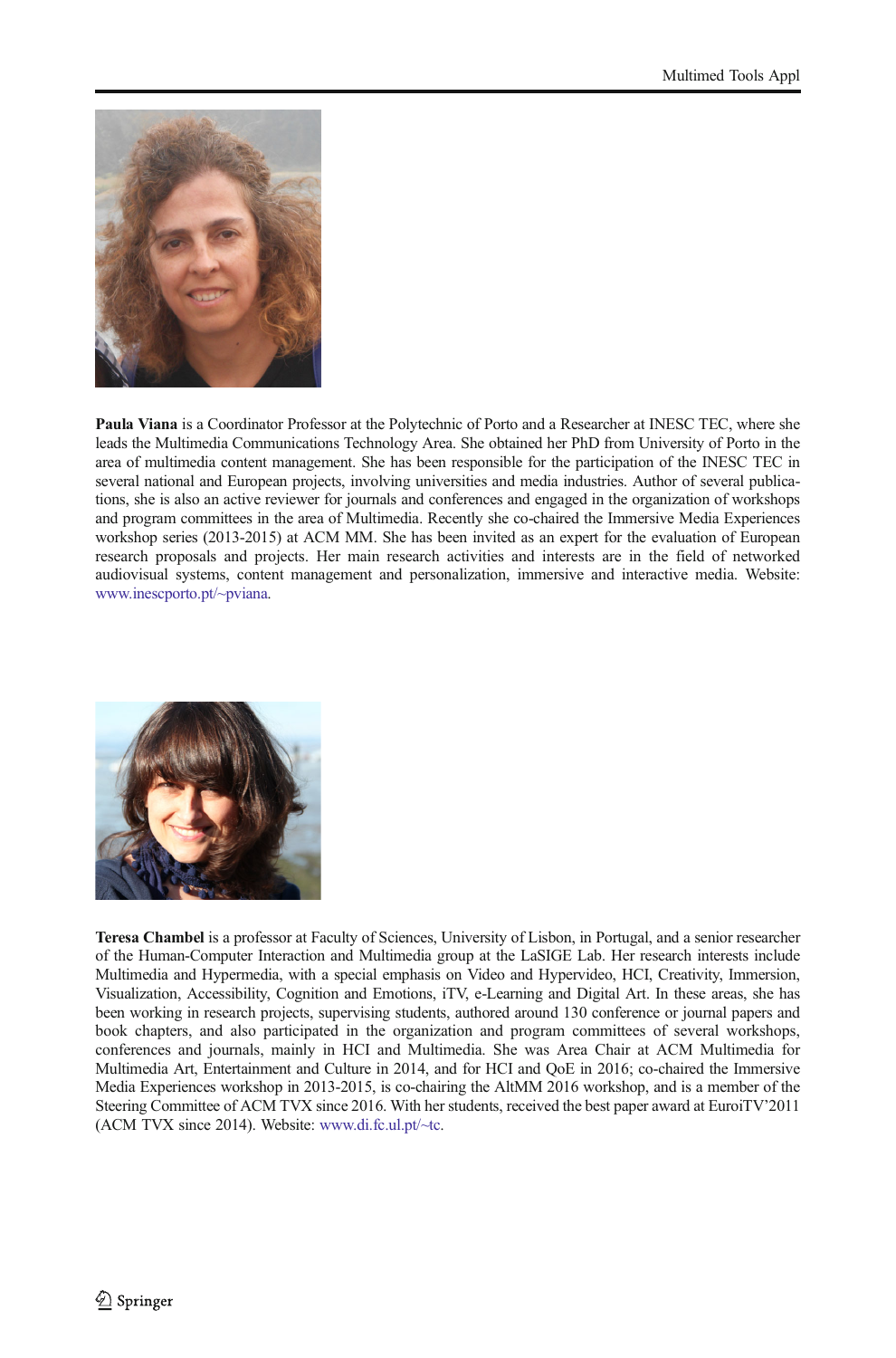

V. Michael Bove, Jr. holds an S.B.E.E., an S.M. in Visual Studies, and a Ph.D. in Media Technology, all from the Massachusetts Institute of Technology, where he is currently head of the Object-Based Media Group at the Media Lab, and co-directs the consumer electronics working group CE2.0. He is co-author with the late Stephen A. Benton of the book Holographic Imaging (Wiley, 2008). He served as general chair of the 2006 I.E. Consumer Communications and Networking Conference (CCNC'06) and co-chair of the 2012 International Symposium on Display Holography. Bove is a fellow of the SPIE and of the Institute for Innovation, Creativity, and Capital. Website: [www.media.mit.edu/people/vmb.](http://www.media.mit.edu/people/vmb)



Sharon Strover is the Philip G. Warner Regents Professor in Communication and former Chair of the Radio-TV-Film Department at the University of Texas where she directs the Technology and Information Policy Institute. Recent research projects examine policy responses to the digital divide internationally and domestically; the economic benefits of broadband, particularly in rural areas; the role of libraries in local information environments; and the use of various digital media devices and platforms. She directs the international Digital Media program as part of a broader collaboration effort between the University of Texas at Austin and the government of Portugal. Dr. Strover has worked with several international, national and regional government agencies and nonprofits including the U.S. Department of Agriculture, Center for Rural Strategies, Benton Foundation, Center for Rural Strategies, European Union, Ford Foundation and European Union. Website: [rtf.utexas.](http://www.rtf.utexas.edu/faculty/sharon-trover) [edu/faculty/sharon-strover.](http://www.rtf.utexas.edu/faculty/sharon-trover)